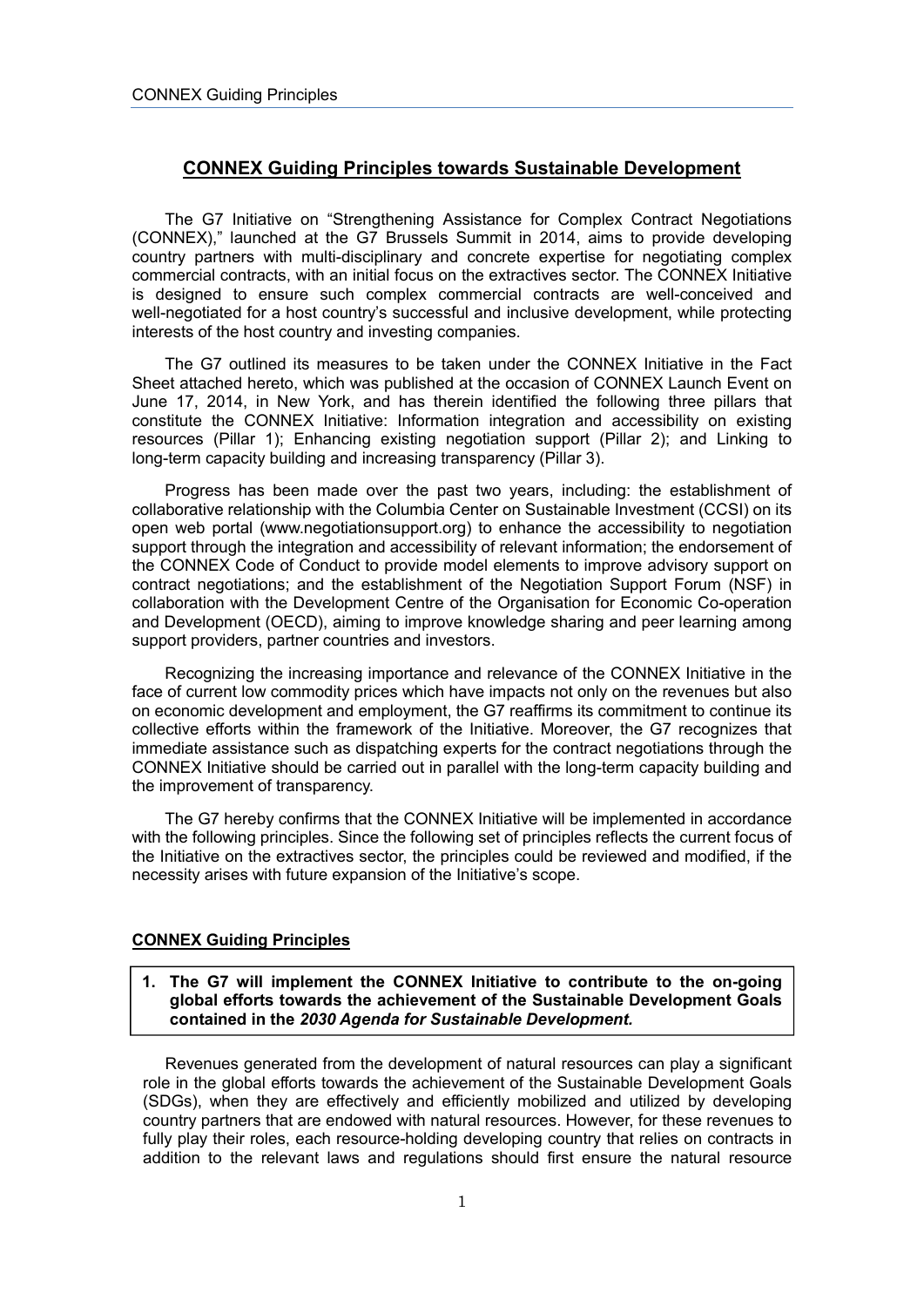contracts are properly and legitimately negotiated, concluded and implemented, and that the revenues resulting from the development projects of its own natural resources are obtained in a fair and legitimate manner.

The CONNEX Initiative helps developing country partners secure fair contracts that guarantee fair revenues, and then to mobilize and effectively and efficiently utilize their domestic public resources for their sustainable development, in line with the *Addis Ababa Action Agenda*, adopted at the Third International Conference on Financing for Development in July 2015. The Initiative, therefore, constitutes an integral part of the G7's contributions to the on-going global efforts to achieve the SDGs contained in the 2030 Agenda for Sustainable Development, adopted at the United Nations Sustainable Development Summit in September 2015.

The G7 will seek further opportunities of utilizing the CONNEX Initiative to leverage extractive-related investments for the achievement of the SDGs. To ensure the Initiative's contribution to the achievement of the SDGs, the G7, when extending supports under the Initiative, will also give careful consideration to potential unintended impacts of extractive activities on the goals and principles contained in the 2030 Agenda, including all dimensions of sustainability, in particular those relevant to the environment, human rights and the quality of life in local communities. The G7 will also continue its collective endeavors to address potential negative impacts of volatility in commodity prices on the achievement of the SDGs.

# **2. The CONNEX Initiative will be implemented in the spirit of mutual trust among stakeholders, and on the basis of collaboration between G7 members and developing country partners, building upon the ownership of the latter.**

Mutual trust among stakeholders, especially among developing country partners, support providers, and advisors dispatched by support providers, is the key to the success of the CONNEX Initiative. Recognizing this, the G7 has formulated the CONNEX Code of Conduct for multi-disciplinary advisory services as a set of guidelines with which support providers carry out their work in complex contract negotiations under the CONNEX Initiative, guaranteeing the position of advisors dispatched from them to work for the benefit of host countries. The G7's efforts continue to identify negotiation support projects/programs that can be utilized to pilot the application of the CONNEX Code of Conduct and to gather lessons for better use of the core elements of the Code. Such pilot projects would also provide opportunities for negotiation supports with multi-disciplinary teams.

The CONNEX Initiative is to support the efforts of developing country partners to secure fair contracts for their extractive projects, and therefore cannot realize its desired effects without the ownership of developing country partners. The Initiative can be successful only when it is combined with the efforts of such partners to identify challenges they face and spontaneously seek assistance to address such challenges.

Any assistance under the Initiative thus will be carried out only by support providers who declare to function under the CONNEX banner, and apply the CONNEX Code of Conduct or conduct their assistance in close alignment with the core elements contained in the Code. Also, the assistance should be triggered only when and where a developing country clearly expresses its request for such assistance.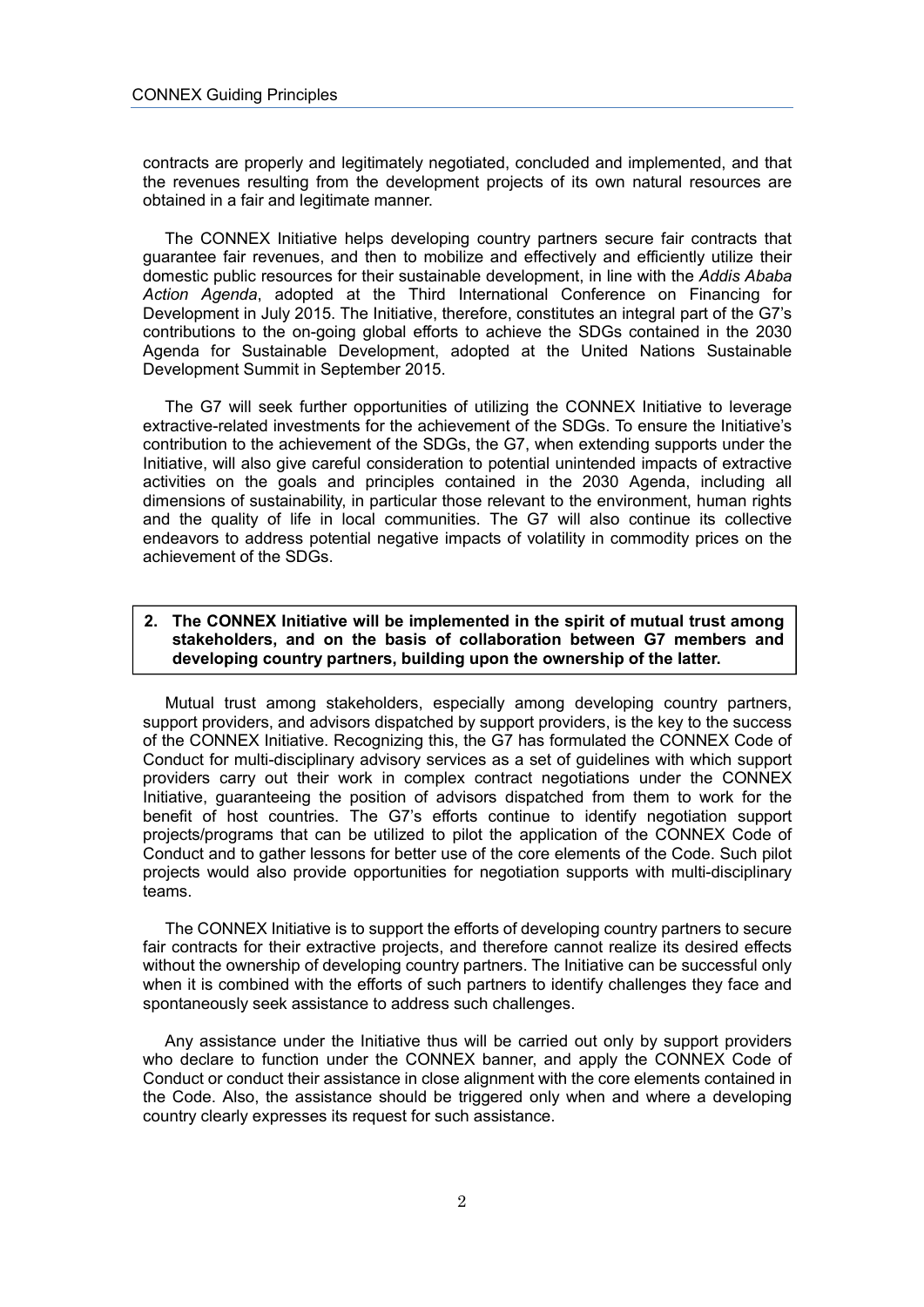### **3. The G7 will align their assistance under the CONNEX Initiative with their long-term assistance for capacity building in developing countries, covering all the phases of projects in the extractives sector.**

One of the core elements of the CONNEX Initiative rests in information integration and accessibility, and the Initiative's short-term assistance is supposed to fill the gaps that developing country partners find between their urgent needs of expertise and capacity for negotiation of complex contracts and the assistance they can obtain from the existing mechanisms.

The CONNEX Initiative, though it can occasionally offer opportunities of providing on-the-job training in the course of its negotiation support projects or pilot projects, does not directly address the root causes of such gaps, namely the lack or shortage of institutional capacity and human resources with expertise necessary for complex contract negotiations. The CONNEX Initiative therefore should be implemented by aligning the Initiative's assistance with the G7's long-term assistance for capacity building that is intended to help developing country partners eliminate their bottlenecks on capacity and expertise.

The range of such capacity building efforts should encompass all the phases of extractive projects, including the establishment of effective legal, regulatory and policy frameworks, the preparation for contract negotiations, the monitoring of investment implementation, and settlement of disputes arising from natural resource investments. It should also be extended, as appropriate, to include various support efforts by countries and international organizations for strengthening domestic resource mobilization including through building capacity of administrations for tax, royalty and other government revenues in developing countries to ensure and improve their financial resources. Those efforts include developing practical toolkits to address Base Erosion and Profit Shifting (BEPS) related issues that developing countries face, such as strengthening capacity development on tax treaty negotiation and work on determining appropriate prices for mineral commodities.

## **4. The G7 will align their assistance under the CONNEX Initiative with their long-term assistance to developing country partners in improving governance and transparency in the extractive industries.**

For revenues generated from extractive projects to play their crucial role to realize sustainable and inclusive development of host countries, the benefits of such revenues should be redistributed to its nationals at national, regional and local levels in a fair and equitable manner, or effectively and efficiently utilized to support the national development and the improvement of welfare and living standard of its nationals. This is also applied to any revenues gained through contracts that are concluded as a result of assistance under the CONNEX Initiative.

In order to ensure a proper redistribution of the national wealth arising from natural resources, it is imperative that developing country partners have a proper strategy or policy regarding governance in the extractives sector, transparency in tax collection, fair benefit sharing and the flow of relevant public financial resources generated from extractive projects, as well as proper management and equitable allocation of such financial resources. In this relation, various countries and international organizations have provided assistance to developing countries to implement global standards on tax transparency and exchange of information to mitigate information asymmetry problems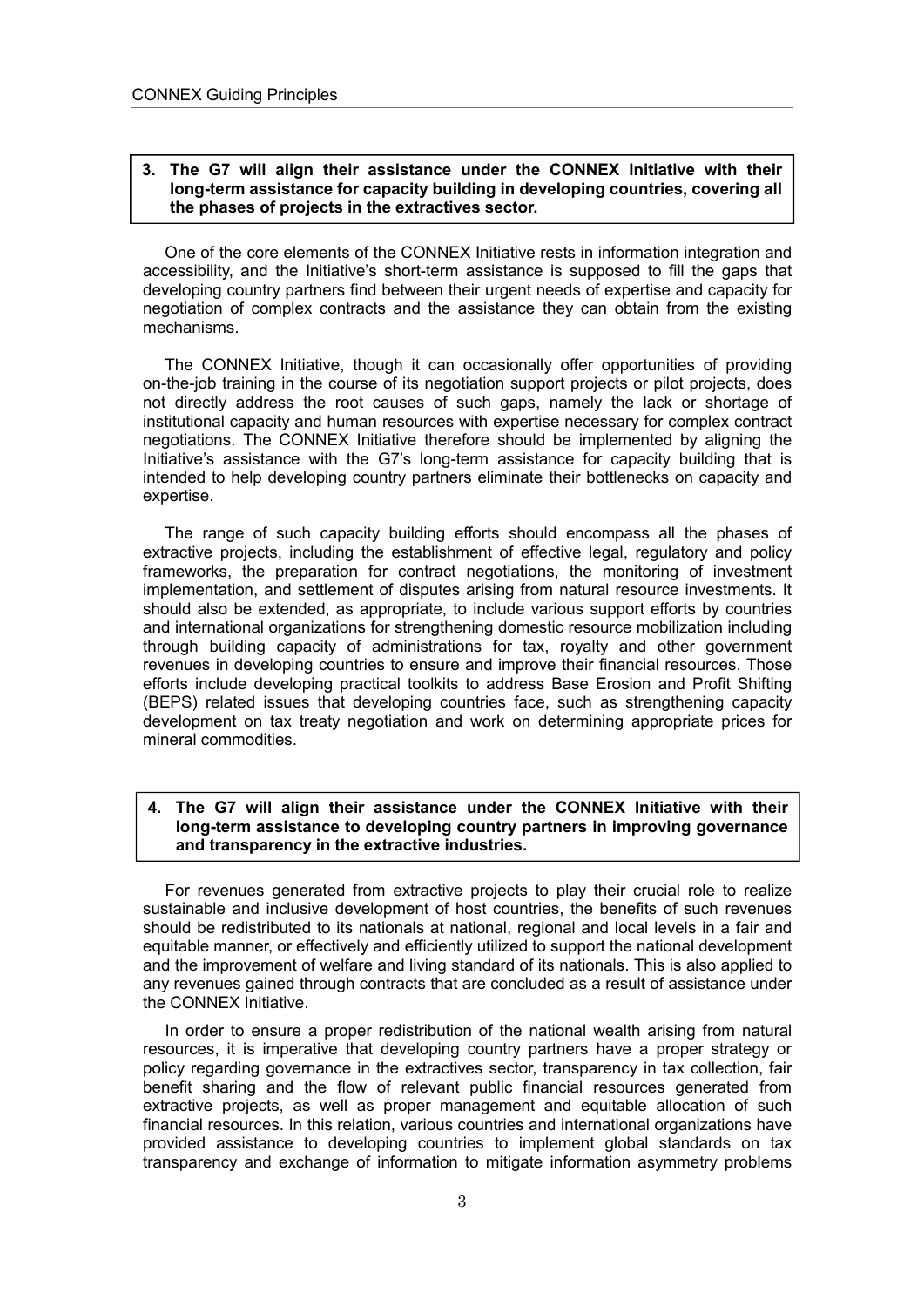that tax administrations of developing countries face.

Therefore, any assistance under the CONNEX Initiative should be provided in a consistent manner with the G7's efforts in helping developing country partners improve its strategy or policy related to fair and inclusive national development and improvement of national welfare, and thereby facilitate or encourage the efforts of the developing country partners in improving governance and transparency in the extractives sector.

Also in this respect, the G7 will consider additional activities necessary to further improve transparency on the contracts concluded with the assistance under the CONNEX initiative, in a manner that the civil society can observe its process, and in collaboration with various initiatives and frameworks that promote transparency in extractives industries and natural resource governance, including the Extractive Industries Transparency Initiative (EITI).

#### **5. The G7 will implement the CONNEX Initiative in a manner complementary with the efforts made by relevant stakeholders in the areas pertaining to the extractive industries and sustainable development.**

There are an extensive range of on-going efforts in the fields related to the extractive industries and sustainable development by a number of relevant stakeholders including national and local governments, international and regional organizations, multilateral development banks, international financial institutions, private companies, think tanks and research institutes, and civil society organizations.

The CONNEX Initiative, through establishing and enhancing synergy with them, can make significant contributions to these efforts on the one hand, and can receive valuable inputs from such efforts on the other. Such efforts include, but not limited to, those under the OECD including its BEPS Project and anti-corruption-related programs, the Energy & Extractives Global Practice of the World Bank, the Intergovernmental Forum on Mining, Minerals, Metals and Sustainable Development, and other initiatives to facilitate dialogue among negotiation support providers and other stakeholders.

The CONNEX Initiative will be also implemented in collaboration with efforts made by regional organizations, including the African Development Bank, the African Legal Support Facility, the Asian Development Bank, and the New Partnership for Africa's Development. The Initiative has no geographical boundary in terms of its implementation, and thus can be extended to developing country partners in any regions.

The G7 will take measures to seek opportunities for further collaboration and synergy with those on-going efforts in order to improve coherence among these efforts made by the relevant stakeholders. The G7 will also coordinate their efforts to shape the agenda setting and actions of these relevant stakeholders in order that all contributions for those institutions may be formed in-line with the goals of the CONNEX Initiative. To this end, the G7 will also continue its efforts to identify support providers among relevant stakeholders who are willing to promote the CONNEX Initiative by aligning their efforts with the core elements of the CONNEX Code of Conduct.